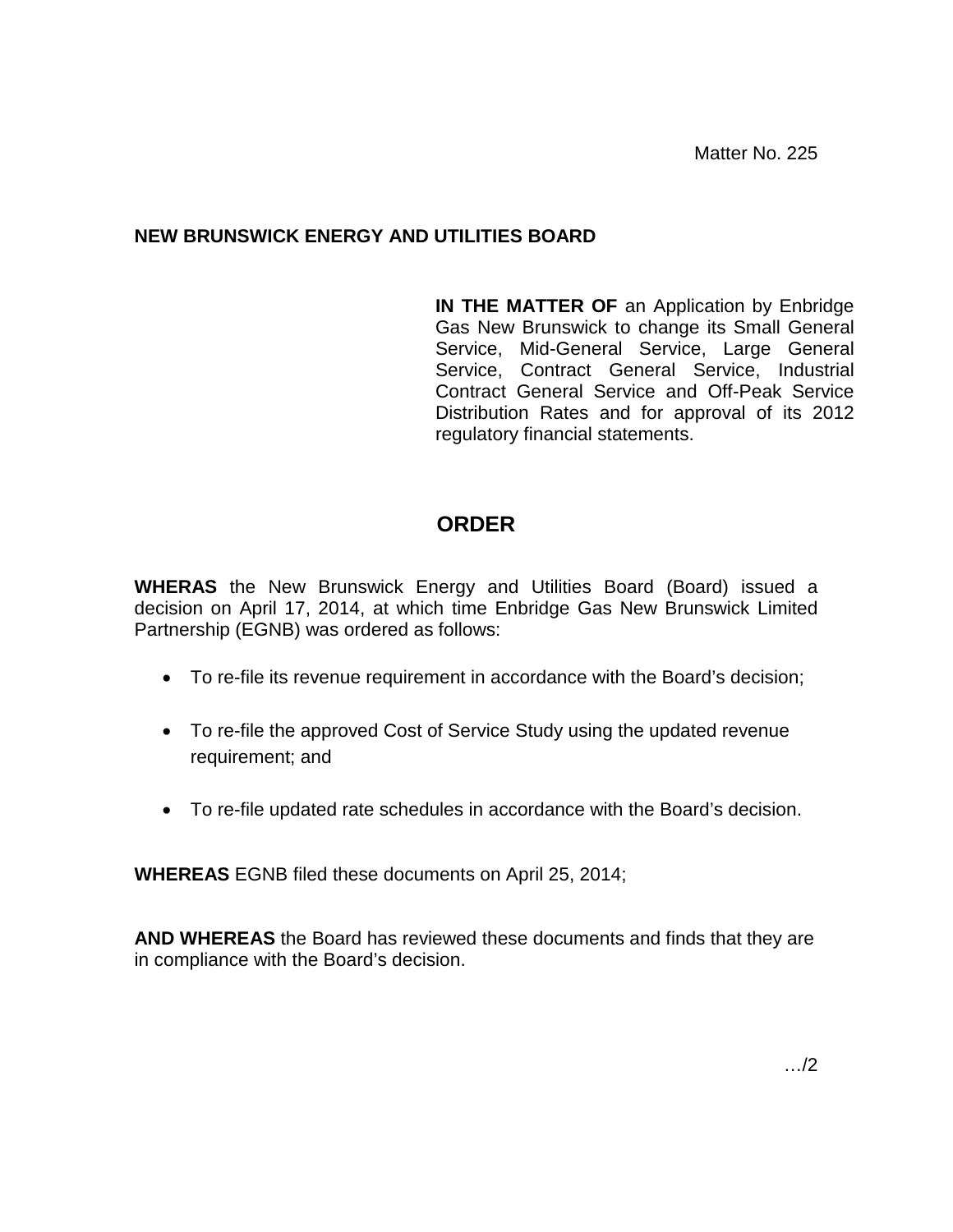#### **NOW THEREFORE IT IS ORDERED THAT:**

1. The rates, as attached hereto in Appendix A, shall take effect on May 1, 2014.

DATED at the City of Saint John, New Brunswick, this 28th day of April, 2014.

#### BY THE BOARD

Kathleen Mitchell

Kathleen Mitchell **Chief Clerk** 

New Brunswick Energy and Utilities Board P.O. Box 5001 Suite 1400, 15 Market Square Saint John, NB E2L 1E8 Telephone: (506) 658-2504 Telecopier: (506) 643-7300 general@nbeub.ca E-Mail: Website: www.nbeub.ca